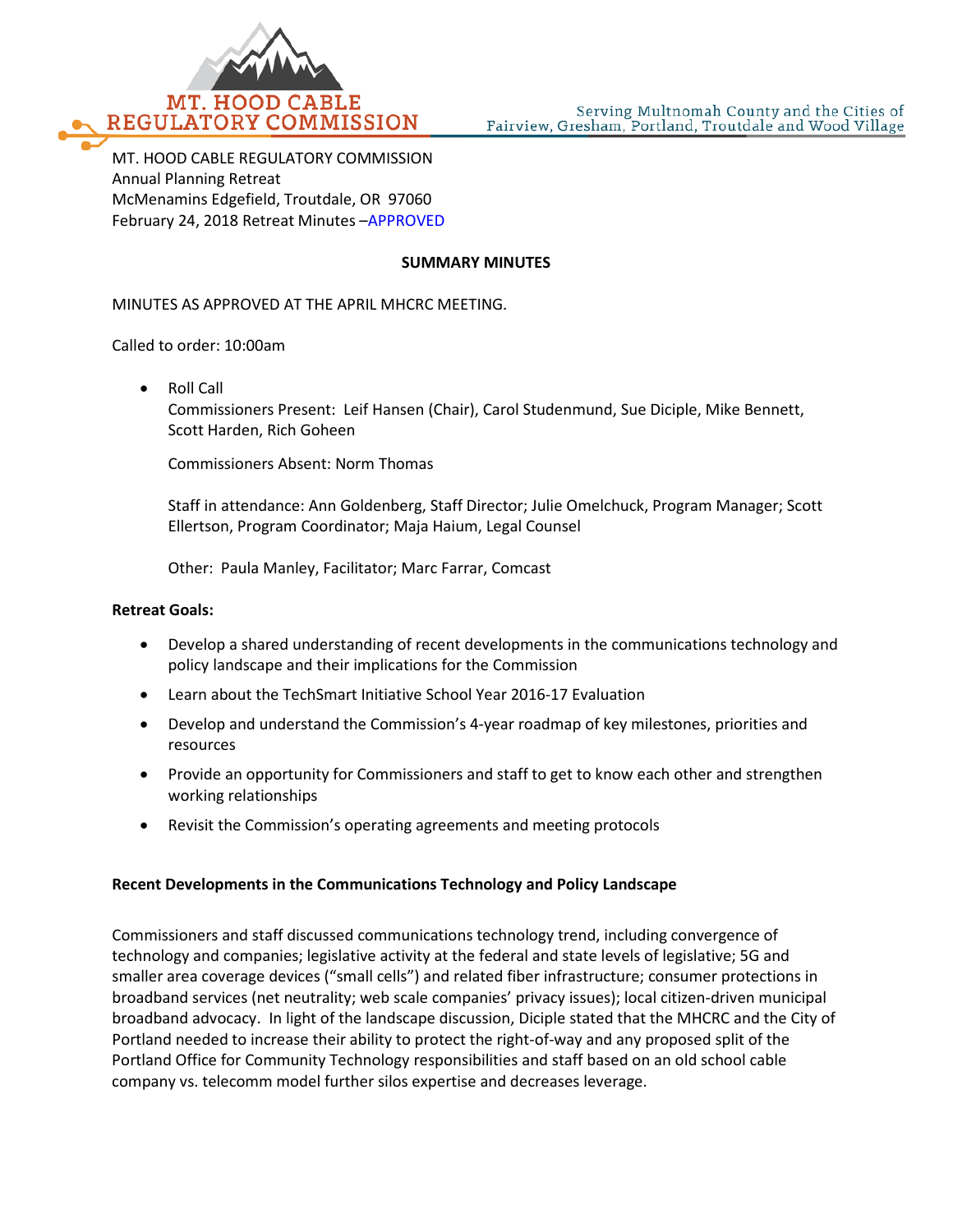# **Develop a 4-Year Roadmap**

Omelchuck and Manley facilitated discussion about primary work milestones of the MHCRC over four fiscal years through a large visual timeline hung in the meeting room. Work categories included MHCRC grants; I-Net; Community Media; Franchise Management/Franchise Fee Audits; MHCRC Planning. Commissioners identified potential long and shortterm projects:

# TechSmart & Community Technologies

- Community Grants Gantt chart, dashboard, or other means for Commissioners to track big picture status of grants and easily access grantee activity reports if desired.
- Next generation for the TechSmart Initiative.
- Potentially focus Community Technology Grant funds on a particular issue or area of community need.

# I-Net

- Pilot projects for next generation I-Net testing and use cases.
- Stakeholder network planning and governance supporting community needs ascertainment.

# Community Media Center Grant Renewals (expiration June 30, 2018)

- Explore with Portland possible change in funding model/grant agreement for Open Signal (e.g. MetroEast model of funding) in current renewal discussions
- Grant agreement terms through FY21-22 to coincide with Comcast franchise renewal.

# Franchise Management

- Comcast franchise renewal negotiations (expiration December 2021)
- Frontier and Reliance Connects renewal/extension processes (expiration December 2018)
- Century Link extension notice/ Portland Council process under franchise (Notice received March 20, 2017 for extension through 2023)
- Over-the-Top (OTT) services by Century Link and Comcast

# Community Needs Ascertainment

- Ascertainment committee RFP planning phase (Ascertainment consultant RFP Sept 2018) MHCRC Planning
	- OCT re-org: Opportunity for input on models/options once consultant study released
	- MHCRC Future Vision Planning (e.g. explore options and models with jurisdictions), following ascertainment and OCT re-org to better inform this

Commissioners and staff discussed priorities and expectations for resources outside of staff:

# Work Priorities (nearer term)

- 1. Frontier/ Reliance Connects/ Century Link renewals/extensions
- 2. Franchise Fee Audits
- 3. Pre- work for Community Needs Ascertainment
- 4. Community media grant agreements renewal